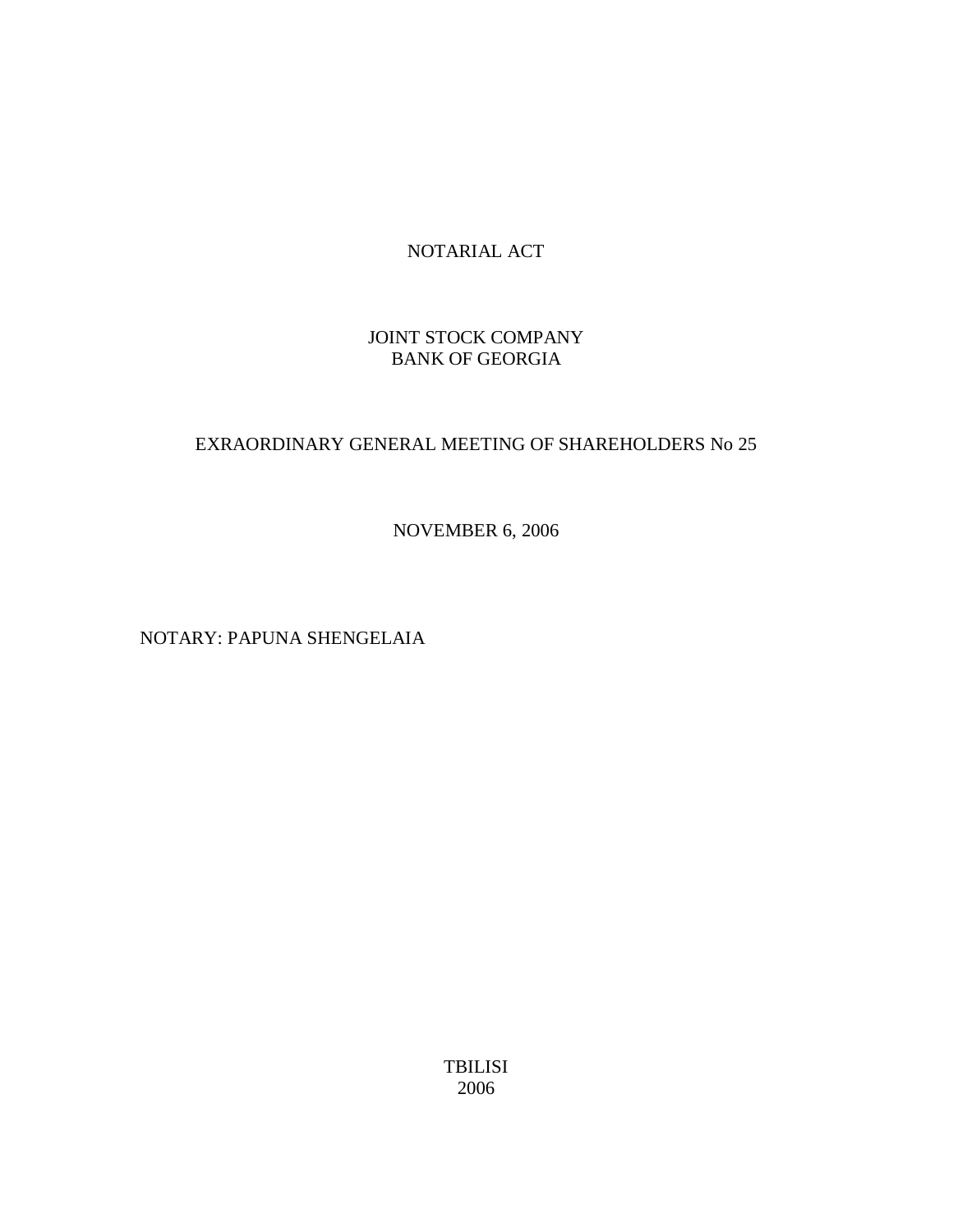Registration in register #1-4001

On 6<sup>th</sup> November, 2006, I, Papuna Shengelia, notary of Tbilisi (the address of the notarial bureau: 28, Pekini Street, Tbilisi, Georgia), attended the Extraordinary General Meeting of Shareholders of the JSC "Bank of Georgia" held at 127a, Aghmashenebeli Avenue, Tbilisi (the "Meeting"). I have drawn up the following minutes on the decisions of the Meeting. I have registered the Minutes in notary register on November 6, 2006 and issued them on the same day.

#### **MINUTES OF THE EXTRAORDINARY GENERAL MEETING OF SHAREHOLDERS OF THE JSC BANK OF GEORGIA**

The Extraordinary General Meeting of Shareholders of JSC Bank of Georgia (the "Bank") was held on November 6, 2006 in Tbilisi at the following address: 127a Aghmashenebeli Avenue, Tbilisi, Georgia.

The Meeting started at 16:30 p.m. and ended at 17:45 p.m.

#### **Chairman of the Meeting:**

Mr. Vladimer Gurgenidze (born on December 7, 1970 in Tbilisi; passport #093224029 issued by the Passport Authority of the United Kingdom on January 28, 2006, residing at app. 34, 39 Chavchavadze Avenue, Tbilisi) – the Chairman of the Supervisory Board of the JSC Bank of Georgia.

Mr. Gurgenidze has announced that 43 persons representing 53 shareholders with 94.31% of total voting shares (15,595,284 out of 16,536,981 shares outstanding and having voting rights) were present at the Meeting.

Mr. Gurgenidze announced that the Meeting was quoraed and was empowered to make decisions. Announcement on convocation of the Meeting was published in "Rezonansi" and "Sakartvelos Respublika" newspapers. According to the requirements of Georgian laws, individual written notices were sent to the shareholders, which own more that 0.5% of shares in JSC Bank of Georgia.

#### **The agenda of the Meeting included six items:**

- 1. Report of the Management Board and the Supervisory Board of JSC Bank of Georgia on future plans and strategy of the Bank.
- 2. Reduction of the number of the Supervisory Board members to five and changes in the composition of the Supervisory Board;
- 3. Approval of compensation of the Supervisory Board members;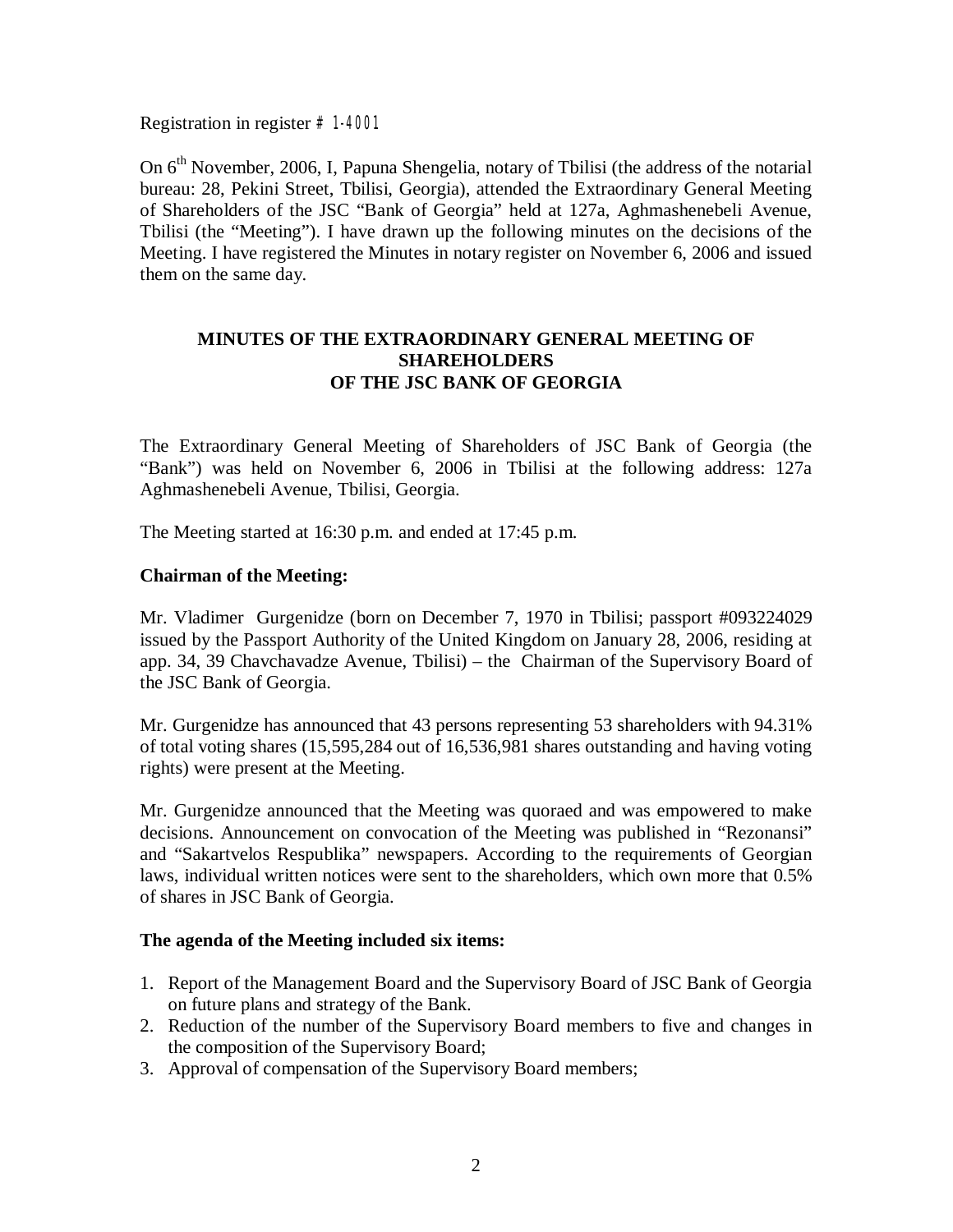- 4. Changes in the composition of the Audit Committee of the Bank and approval of compensation of Audit Committee members;
- 5. Increase of the authorized capital and cancellation of pre-emptive rights to the newly issued shares; and
- 6. Changes in the Charter of JSC Bank of Georgia.

The Chairman has announced the agenda of the Meeting to the shareholders.

Mr. Tariel Gvalia has commented on the agenda. He proposed to discuss the issues of his dismissal from the Supervisory Board and his compensation together, as one item. Mr. Tariel Gvalia was explained that it was possible to discuss those two items together, provided that such items are voted on separately. Attending shareholders did not make any other remarks or suggestions to the proposed agenda and the Meeting started in accordance with the above agenda.

## **FIRST ITEM OF THE AGENDA** – *Report of the Management Board and the Supervisory Board of JSC Bank of Georgia on the future plans and strategy of the bank*

1. The Chairman of the Meeting presented the joint report of the Supervisory Board and the Management Board on future plans and strategy of the Bank (appendix 1). Initially the shareholders were reported about the past activities and achievements of the Bank. As for the future plans and strategy of the bank, the following issues were emphasized: (a) listing of the Bank's Shares in the form of GDRs on the Official List and admission to trading on the LSE and (b) the establishment of the Bank's wholly-owned subsidiary.

Mr. Gurgenidze discussed the Bank's activities with respect to listing and trading of GDRs on the LSE. He also noted that for the pre-marketing of the IPO to begin the Bank required the permission of the National Bank of Georgia and the approval of the items listed in the agenda by the Meeting.

The Chairman of the Meeting noted that it was important to establish a joint stock company Black Sea Financial Holdings ("BSFH") as the Bank's subsidiary to which shares of the Bank's selected subsidiary companies will be transferred overtime. The reason for creating BSFH was the improvement of the Bank's investment policy.

The Chairman of the Meeting asked the attending shareholders to support the Bank's strategy (including the listing and trading of GDRs on the LSE, and the establishment of BSFH for the purposes of transferring the shares of the Bank's selected subsidiary companies overtime) proposed by the Supervisory Board and the Management Board of the Bank.

**Proposal of the Supervisory Board and the Management Board of the Bank regarding the Bank's future plans and strategy (including the listing and trading of**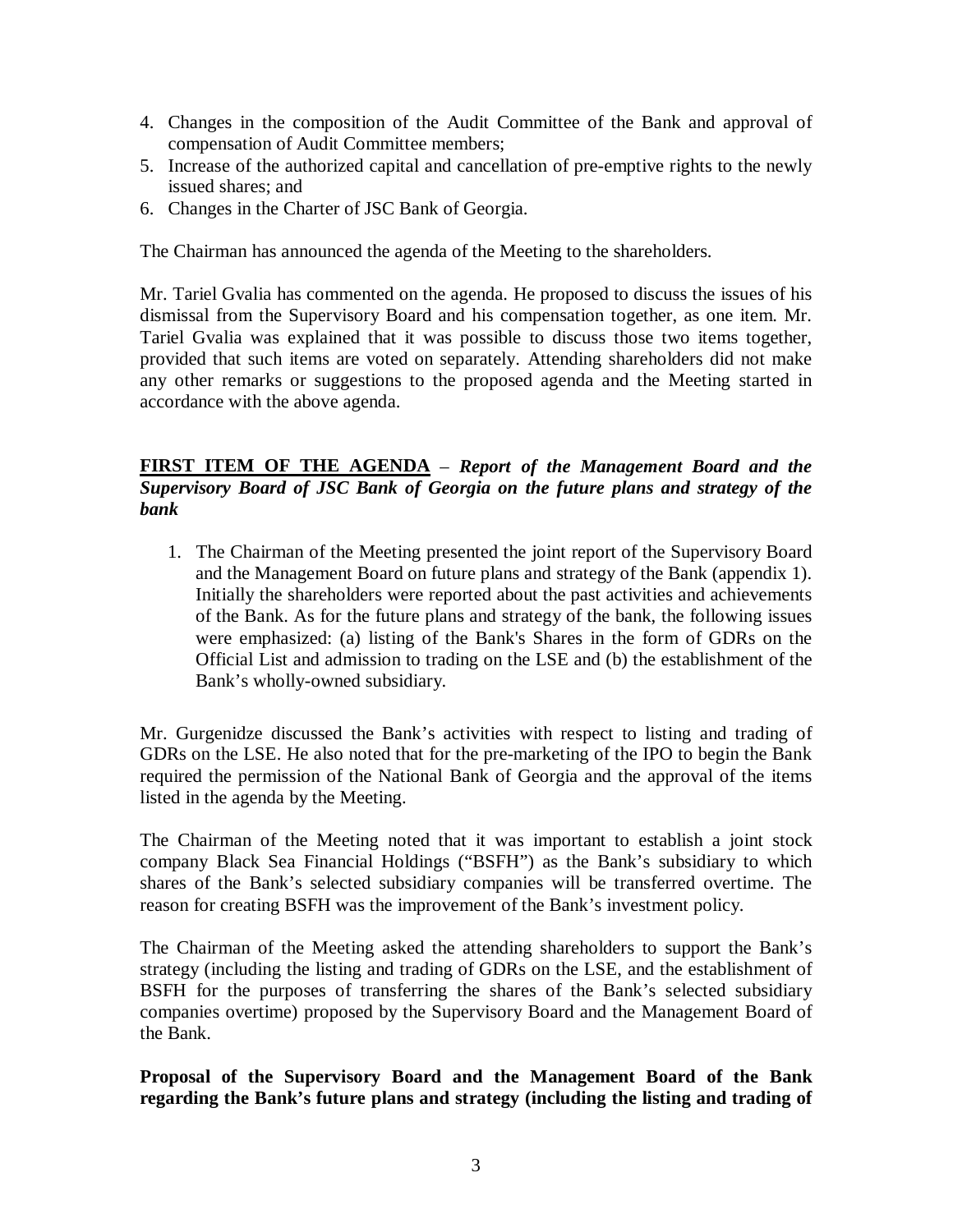**GDRs on the LSE, and the establishment of the bank's subsidiary –BSFH) was unanimously approved, by 15,595,284 votes.** 

## **SECOND ITEM OF THE AGENDA –** *On the reduction of the number of the Supervisory Board members to five and changes in the compensation of the Supervisory Board*

In order to ensure the flexibility of the Supervisory Board in carrying out the Bank's plans and strategy as per first item of the agenda and enable the Supervisory Board to make decisions in a timely and efficient manner, the Supervisory Board and the Management Board of the bank consider it appropriate to decrease the number of the Supervisory Board members to five and make corresponding changes to the Bank's Charter.

#### **The resolution on decreasing the number of the Supervisory Board members to five and making corresponding changes to the Bank's Charter was unanimously approved, by 15,595,284 votes.**

The Chairman of the Meeting announced that the Supervisory Board has received the resignation letters of Messrs. Victor Gelovani and Martin Masar.

In accordance with Article 7.3.5 of the Charter of the Bank and relevant laws of Georgia, the Chairman of the Meeting put the issue of resignation of Mr. Victor Gelovani to vote.

## **The resignation of Mr. Victor Gelovani from the Supervisory Board of the Bank was unanimously approved, by 15,595,284 votes.**

In accordance with Article 7.3.5 of the Charter of the Bank and relevant laws of Georgia, the Chairman of the Meeting put the issue of resignation of Mr. Martin Masar to vote.

## **The resignation of Mr. Martin Masar from the Supervisory Board of the Bank was unanimously approved, by 15,595,284 votes.**

The Chairman of the Meeting announced the recommendation of the Supervisory Board on the dismissal of Mr. Tariel Gvalia from the position of the member of the Supervisory Board. This recommendation was based on the listing of Bank's GDRs on LSE. Internationally, the companies seek to appoint the persons to Supervisory Board who have an extensive international experience and high international profile and the same recommendation was received by the Bank from its international advisers.

The Chairman of the Meeting once again emphasized the achievements of Messrs. Victor Gelovani, Tariel Gvalia and Martin Masar and thanked them on behalf of the Supervisory Board and the shareholders. Mr. Gurgenidze announced that the Supervisory Board decided to propose to General Meeting of Shareholders to pay the following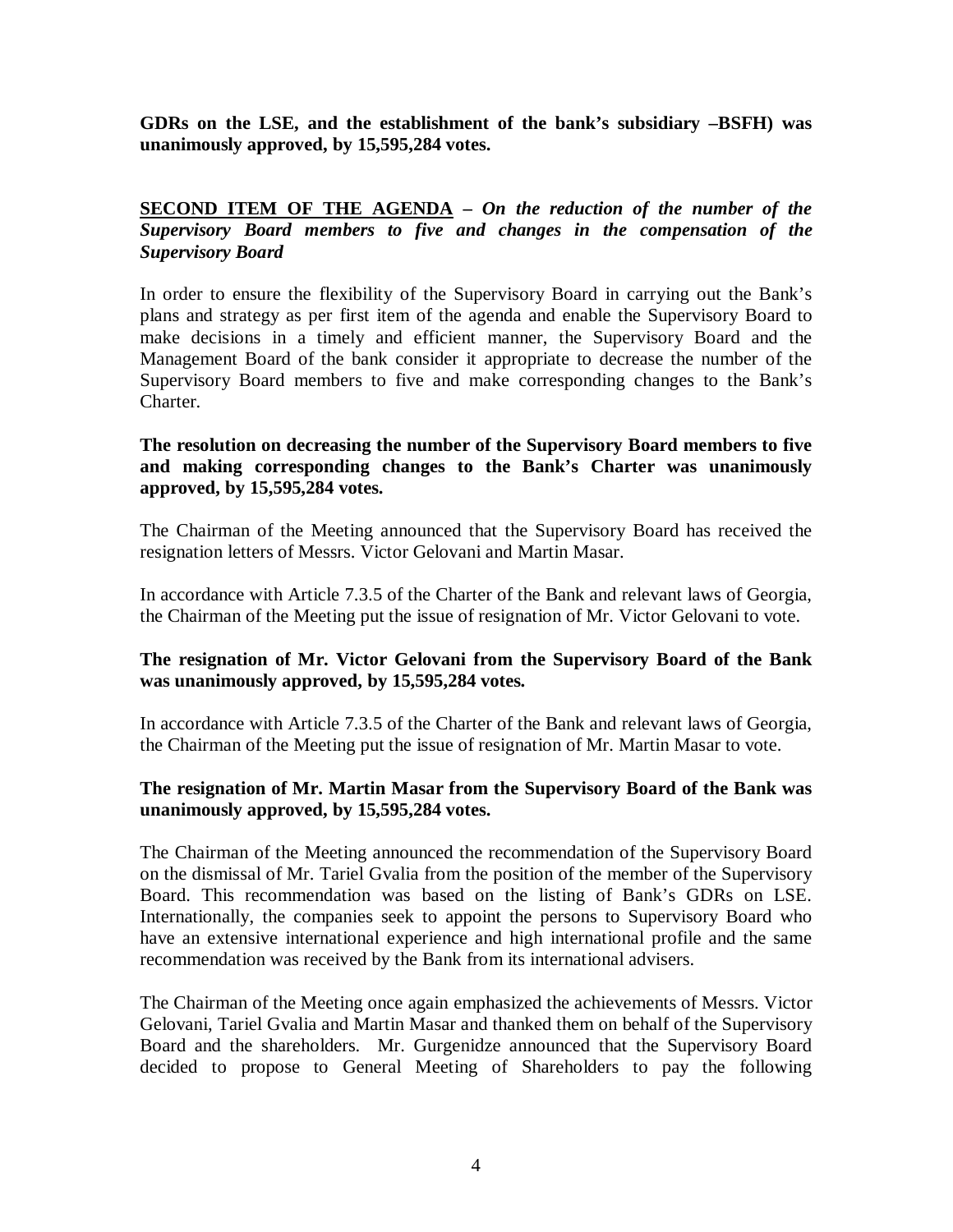compensation to Messrs. Tariel Gvalia and Martin Masar in acknowledgement of their contribution to the Bank:

- − To grant Mr. Martin Masar the right to purchase 2,500 (two thousand and five hundred) Bank of Georgia's shares at the nominal value;
- − To grant Mr. Tariel Gvalia the right to purchase 5,000 (five thousand) Bank of Georgia's shares at the nominal value at the end of 2006. Mr. Gvalia's grant will be subject to MR. Gvalia's continued loyalty to the Bank and its shareholders and observance of other conditions set by the Supervisory Board of the Bank.
- − In may 2007 (i.e. at the time of paying the bonuses to the Bank's management) Mr. Gvalia will receive an additional bonus of GEL equivalent of US\$100,000. Payment of such compensation will also be subject to observance of the preconditions set by the Supervisory Board of the Bank to Mr. Gvalia.

In accordance with Article 7.3.5 of the Charter of the Bank and relevant laws of Georgia, the Chairman of the Meeting put the issue of dismissal of Mr. Tariel Gvalia to vote.

**The dismissal of Mr. Tariel Gvalia from the Supervisory Board of the Bank was approved by 41 shareholders, representing 15,210,875 votes in total, or 97.54% of attending votes; 1 shareholder, representing 147,409 votes (or 0.95% of attending votes) voted against he decision, and one shareholder representing 237,000 votes abstained from voting. Respectively, the decision was duly passed by the Meeting.** 

The Chairman of the Meeting put the issue of compensation to the former members of the Supervisory Board to vote.

## **The resolution on approving the compensation of Messrs. Tariel Gvalia and Martin Masar was unanimously approved, by 15,595,284 votes.**

After the voting was completed, Mr. Tariel Gvalia noted that he is grateful for the compensation in the amount of 5,000 shares, which was also approved by the Supervisory Board. He also noted that he refused to accept the compensation in the amount of US\$100,000. The Chairman of the Meeting noted that the Bank's management and the Supervisory Board will discuss the issue of compensation with Mr. Gvalia once again, closer to the date when the compensation is to be paid.

The Chairman of the Meeting introduced the nominees for the membership of the Supervisory Board of the Bank - Messrs. Nicholas Enukidze and Allan Hirst. Shareholders were provided with the biographies of the proposed nominees and the proposal of the Supervisory Board to approve their appointment to the Supervisory Board provided that their respective compensations are approved.

Shareholders were advised that the election of the members to the Supervisory Board shall be made through the method of cumulative voting, which in case of two candidates for two vacant positions means any candidate who receives at least one vote is considered elected to the Supervisory Board.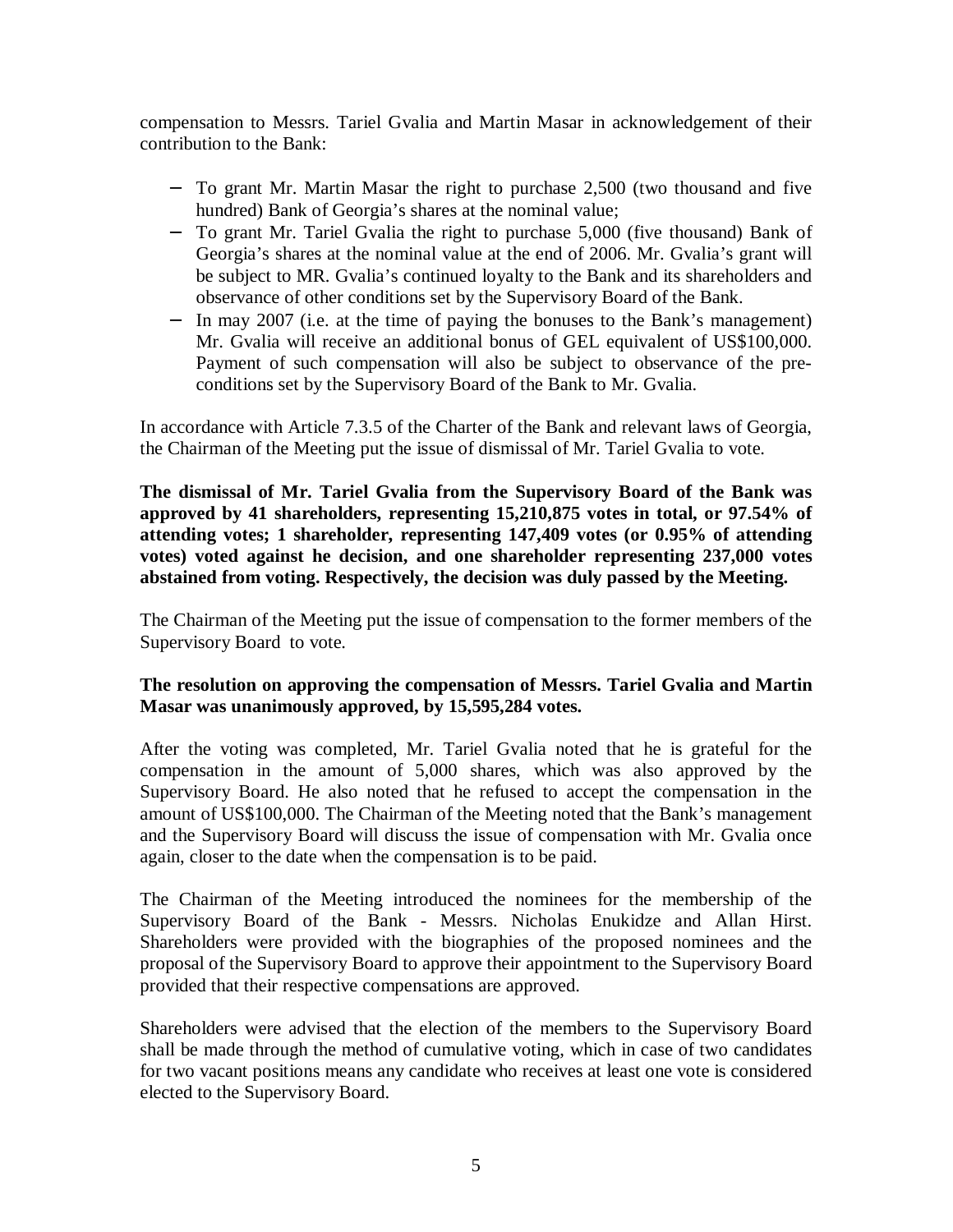**The shareholders approved the resolution on the election to the Supervisory Board of Mr. Nicholas Enukidze (by total of 7,754,628 votes) and Mr. Allan Hirst (by total of 7,591,449 votes). Consequently, Messrs. Nicholas Enukidze and Allan Hirst were elected to the Supervisory Board of the Bank.** 

## **THIRD ITEM OF THE AGENDA –** *Approval of compensation of the Supervisory Board members*

The Chairman of the Meeting reminded the shareholders that Mr. Enukidze was hired by the Bank to the position of the special advisor to Supervisory Board. He noted that after Mr. Enukidze's becoming member of the Supervisory Board his responsibilities, obligations and functions will increase and the Supervisory Board proposes that Mr. Enukidze's compensation is kept on the current terms. To this effect, the Chairman of the Supervisory Board shall sign a service agreement with Mr. Nicholas Enukidze.

The Chairman of the Meeting announced the proposal of the Supervisory Board, according to which the compensation of Mr. Allan Hirst will amount to US\$100,000 per annum. Mr. Hirst's compensation will be paid quarterly in the Bank's shares and/or GDRs and the number of the shares / GDRs shall be calculated based on the maximum market price of such shares / GDRs for the relevant quarter. The shares (or GDRs) will be issued quarterly.

The item was put to vote.

**The resolution approving compensation of Mr. Nicholas Enukidze and signing a service agreement with him and the annual compensation for Mr. Allan Hirst was unanimously approved, by 15,595,284 votes.** 

# **FOURTH ITEM OF THE AGENDA –** *On changes in the composition of the Audit Committee of the bank and approval of compensation of Audit Committee members*

The Chairman of the Meeting noted that members of the Audit Committee of the Bank Mr. Temur Khorkhomelidze and Ms. Mariam Meghvinetukhutsesi have resigned from the Audit Committee. In accordance with the Bank's Charter (Article 7.3.8) and relevant laws of Georgia, the issue on approval of the resignation of abovementioned persons from the membership of the Audit Committee was put to vote.

## **The resignation of Mr. Temur Khorkhomelidze and Ms. Mariam Meghvinetukhutsesi from the Audit Committee was unanimously approved, by 15,595,284 votes.**

The Supervisory Board nominated Mr. Dimitri Kemoklidze and Ms. Viktoria Shtorm to the vacant positions of the Audit Committee of the Bank. The shareholders were provided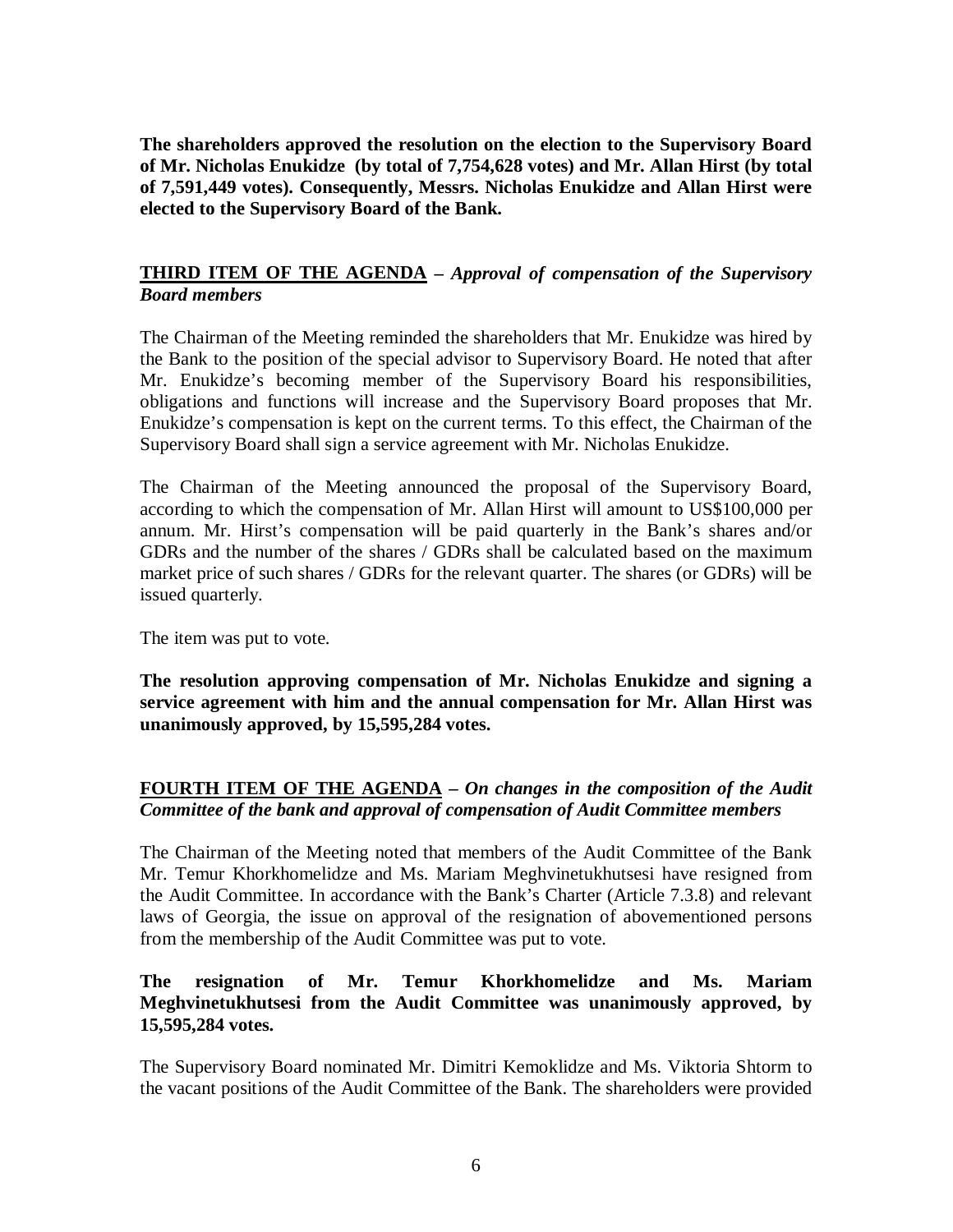with the biographies of the candidates. The Chairman of the Meeting announced that the Supervisory Board recommended election of the proposed nominees subject to approving their compensations.

## **Election of Mr. Dimitri Kemoklidze and Ms. Viktoria Shtorm to the Audit Committee was unanimously approved by 15,595,284 votes.**

The Chairman of the Meeting announced the recommendation of the Supervisory Board on the compensation for the Audit Committee members. According to the recommendation, the compensation of each member of the Audit Committee should amount to GEL 1,000 (one thousand) per month and 100 (one hundred) Bank of Georgia shares (or GDRs) per quarter.

The item was put to vote.

**The proposed compensation for the members of the Audit Committee was unanimously approved by 15,595,284 votes.** 

# **FIFTH ITEM OF THE AGENDA** – *On increase of the authorized capital and cancellation of pre-emptive rights to newly issued shares*

The Chairman of the Meeting mentioned that there was strong demand for the Bank's shares. At the same time, for further growth and development of the Bank it was necessary to issue new shares in the form of the authorized capital. The new shares should be issued to raise additional capital in order to comply with the prudential ratios set by the National Bank of Georgia, ensure further growth of the Bank's loan book, fund further acquisitions by the Bank, provide shares for the Executive Equity Compensation plan and for other objectives set out in the first item of the agenda (including the listing of the Bank's GDRs on the LSE).

At the date of the publishing the announcement of the Extraordinary General Meeting of Shareholders, it was proposed to approve the issue of additional 7,127,210 (seven million one hundred twenty seven thousand two hundred and ten) common shares in the form of authorized capital (the maximum additional authorized capital the Bank can have in accordance with laws of Georgia). The above proposed number of shares was calculated based on the assumption that as of the date of the Meeting (November 6, 2006) 1,000,000 (one million) shares authorized for issuance on December 22, 2005 by the General Meeting of Shareholders (Minutes #23) would have been issued. As such additional shares have not been issued, the Bank, in accordance with the laws of Georgia, is authorized to issue only 5,552,210 (five million five hundred fifty two thousand two hundred and ten ) additional common shares in the form of authorized capital. If 5,552,210 shares issued in the form of authorized capital will not be fully used for the abovementioned purposes, then it will be possible to issue up to 500,000 (five hundred thousand) new shares for the Executive Equity Compensation plan purposes, subject to Supervisory Board approval.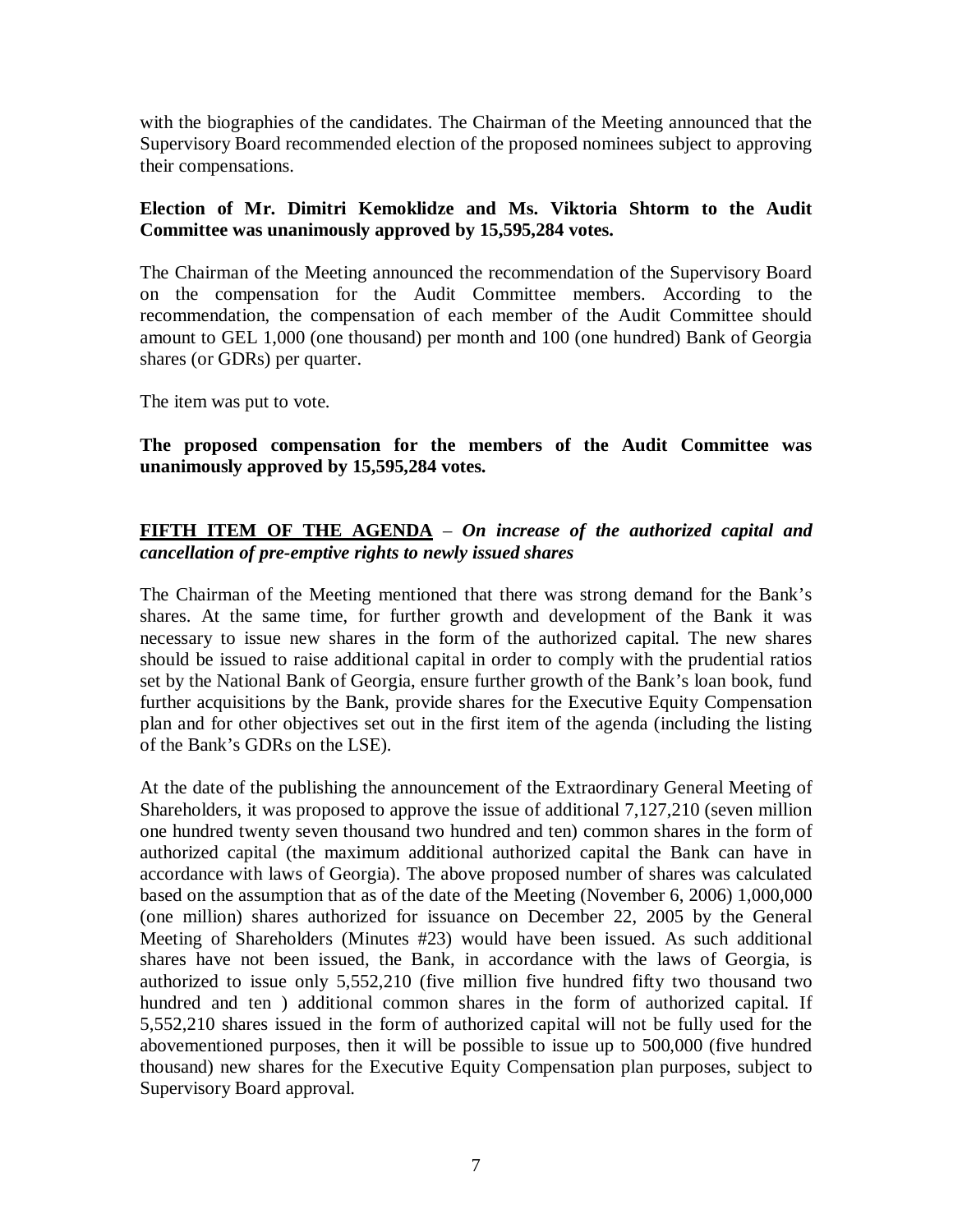In case of approving the resolution, the Bank's declared capital will amount to GEL 25,335,619 (twenty five million three hundred thirty five thousand six hundred and nineteen), or 25,335,619 (twenty five million three hundred thirty five thousand six hundred and nineteen) common shares, of which:

- − as of the date of the Meeting (November 6, 2006) 16,890,413 (sixteen million eight hundred ninety thousand four hundred and thirteen) shares have been issued;
- − issuance of 8,445,206 (eight million four hundred forty five thousand two hundred and six) additional shares will be possible, including:
	- issuance of 2,892,996 (two million eight hundred ninety two thousand nine hundred and ninety six) common shares will be possible in accordance with the resolution of the General Meeting of Shareholders of December 22, 2005 (minutes #23); and
	- issuance of 5,552,210 (five million five hundred fifty two thousand two hundred and ten) common shares will be possible in compliance with applicable laws during 5 (five) years period from the date of the Meeting.

The Chairman of the Meeting put the item on vote.

## **The issuance of 5,552,210 (five million five hundred fifty two thousand two hundred and ten) new common shares in the form of authorized capital was unanimously approved, by 15,595,284 votes.**

The Chairman of the Meeting noted that it is recommended and even necessary to cancel pre-emptive rights to 5,552,210 (five million five hundred fifty two thousand two hundred and ten) new shares issued in the form of authorized capital. This is especially important for the accomplishment of GDR program. Consequently, the it was proposed to cancel pre-emptive rights to new shares issued in the form of authorized capital.

**The cancellation of pre-emptive right to new shares issued in the form of authorized capital was approved by 42 shareholders, representing 15,592,364 votes in total, or 99.98% of attending votes; none of the attending shareholders voted against the resolution; and one shareholder representing 2,920 votes, or 0.02% of attending votes, abstained from voting. Respectively, the decision was duly passed by the Meeting.** 

## **SIXTH ITEM OF THE AGENDA** – *On changes in the Charter of JSC Bank of Georgia*

The Chairman of the Meeting announced that certain amendments to the Charter of Bank of Georgia were being proposed. These changes were distributed by the Management Board of the Bank prior to the Meeting. The proposed amended version of the Bank's Charter was also distributed prior to the Meeting (attachment #2). The only correction to